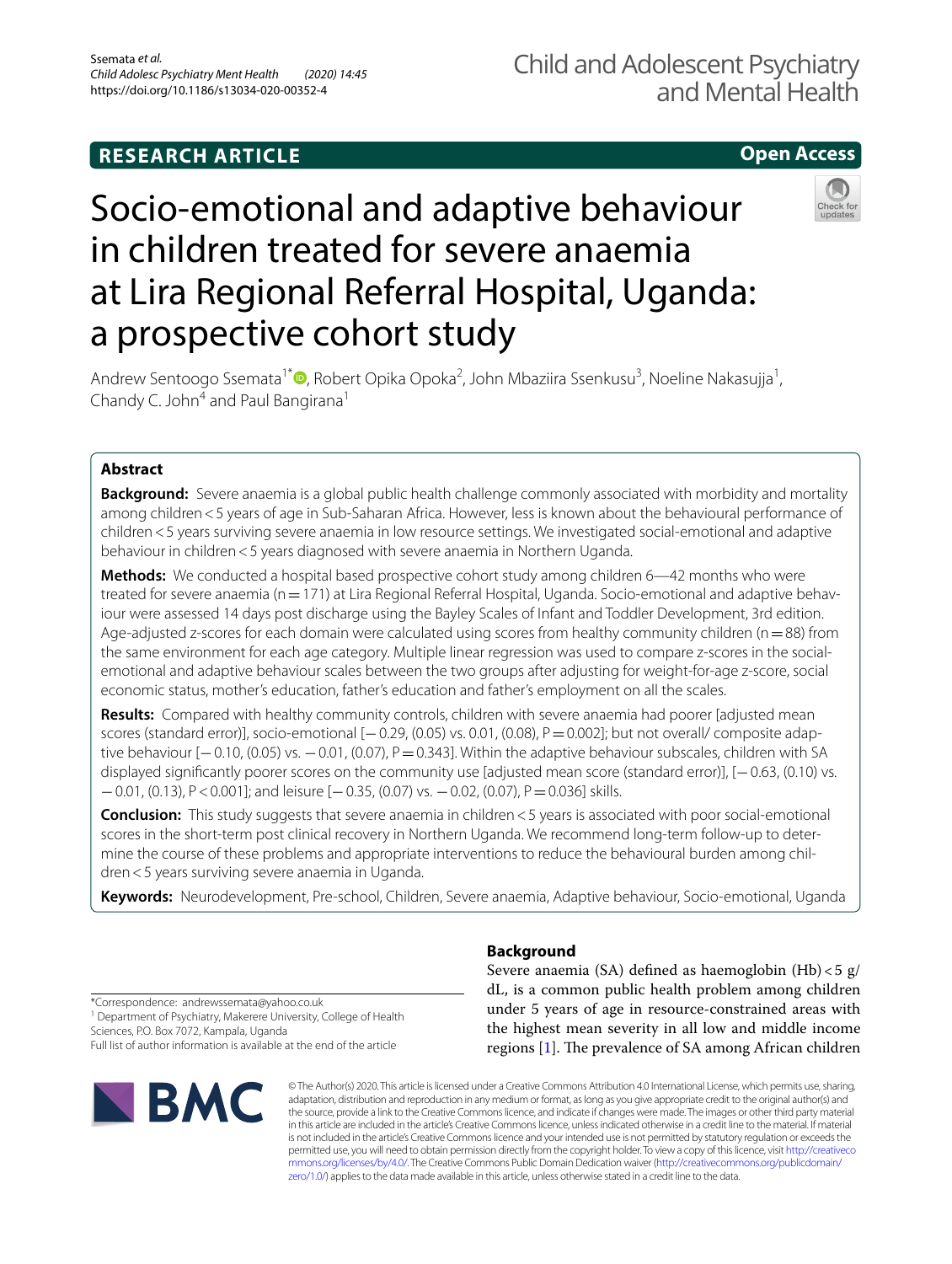is notably high with a burden close to 63% and signifcant in-hospital paediatric morbidity and mortality [\[2](#page-6-1)]. In malaria endemic areas, severe anaemia is a prevalent complication of malaria among African children especially those below 5 years in endemic countries [\[3](#page-6-2), [4\]](#page-7-0).

Severe anaemia ( $Hb < 5$   $g/dL$ ) is associated with frequent infections, haemoglobinopathies, micronutrient deficiencies and inadequate feeding practices causing life-long health consequences including difused cerebral hypoxia, tissue ischaemia, cognitive dysfunction, impaired cerebral vascular regulation, neurological injury and mortality [\[5–](#page-7-1)[10\]](#page-7-2). Evidence that the brain is vulnerable during acute and chronic anaemia (Hb < 7  $g/dL$ ) is provided by human and animal studies where acute anaemia has been linked to cognitive dysfunction and evidence of cerebral cellular hypoxia  $[11-13]$  $[11-13]$ . Severe anaemia may lead to brain dysfunction and cerebral injury with the brain white matter identifed as the predominant site of injury [\[13](#page-7-4)[–15](#page-7-5)].

Severe anaemia-induced injury may afect child growth and development including difficulties in learning complex task, short term memory defcits and decreased motor control  $[13, 15]$  $[13, 15]$  $[13, 15]$  $[13, 15]$ . The behavioural effects are of greatest concern because they can persist beyond treatment and resolution of anaemia  $[7, 16]$  $[7, 16]$  $[7, 16]$  $[7, 16]$  $[7, 16]$ . They may affect the mental, physical and social growth and development in children afecting their academic and career prospects later in life [[7,](#page-7-6) [9](#page-7-8), [17\]](#page-7-9).

Majority of research has focussed on various forms of anaemia and cognitive outcomes  $[15, 18, 19]$  $[15, 18, 19]$  $[15, 18, 19]$  $[15, 18, 19]$  $[15, 18, 19]$ . The few available studies generally show that children in a low-income community with mild anaemia defned as Hb<11 g/dL display less social looking toward their mothers, are slower to display positive afect and display greater wariness and hesitancy to touch novel toys for the frst time compared to their non-anaemic counterparts [[20\]](#page-7-12). Similarly, a recent study among 252 Ugandan children<5 years surviving severe malaria showed that severe malarial anaemia (SMA) was associated with internalizing (emotional wellbeing i.e. somatic complaints without know cause, anxiety, depression, emotionally reactive, withdrawal) and externalizing (behaviour toward others i.e. attention problems, aggressive behaviour) and total behavioural problems at 12 and 24 months [\[21](#page-7-13)]. In this study, a behavioural assessment using the Child behaviour checklist (CBCL) was conducted for children who had severe malarial anaemia.

Behavioural outcomes after severe anaemia  $(Hb < 5 g)$ dL) remain largely unknown and receive little or no attention in many public health spheres; despite SA causing so much injury and disability  $[14, 15]$  $[14, 15]$  $[14, 15]$  $[14, 15]$  $[14, 15]$ . This is partly due to the fact that emphasis is usually focussed on SA resolution and the reduction of risk factors of SA; yet the efect of anaemia on a child's behaviour may contribute to poorer cognitive outcomes  $[3, 4]$  $[3, 4]$  $[3, 4]$  $[3, 4]$ . We focus on severe anaemia as previous research has shown that clinical severity of symptoms during the acute phase of illness has signifcant efect on a wider variability of functional areas and performance outcomes [[22,](#page-7-15) [23\]](#page-7-16). To address the gaps in knowledge regarding behavioural outcomes in children with SA, we conducted a prospective cohort study using the Bayley Scales of Infant and Toddler Development, 3rd Edition (Bayley–III) [\[24](#page-7-17), [25](#page-7-18)] to characterize the efect of SA on socio-emotional and adaptive behaviour among Ugandan children below 5 years in the immediate period post recovery. These preschool years have been reported as a time of great cognitive, psychological and behavioural growth and brain development involving dynamic and elaborative developmental changes [\[26](#page-7-19)]. Therefore, examining this effect during formative early years among children in a low resource setting who are at greatest risk of SA and behavioural development disruption may be clinically important for public health and may direct early intervention services. We hypothesized that children with SA would have poorer socio-emotional and adaptive behavioural scores compared to community children.

## **Methods**

This was a prospective study with a sample of 259 children (171 with severe anaemia and 88 community controls) aged 6–42 months conducted between August 2016 and June 2017 at Lira Regional Referral Hospital in Northern Uganda. Participants with SA were in-patients of an implementation research study on management and outcomes of severe anaemia in Ugandan children where SA was defined as  $Hb < 5$  g/dL [[27,](#page-7-20) [28\]](#page-7-21).

Parents of children with SA were informed about the need for healthy control children in the study age range to generate a control group. The non-febrile healthy community children (CC) were siblings from their nuclear or extended family, within the household compound area or neighbours (playmate) residing in the same locality (<1 km) of the enrolled children with SA who had been volunteered by the parents after invitation to participate in the study. The utilization of siblings or neighbours was to minimize diferences between groups in relation to family background, household environment, socio-environment/ neighbourhood, culture and linguistics, number of siblings in the household, number of meals per day.

The CC were aged between 6 and 42 months, and healthy. They were examined at the time of enrolment to ensure that they did not have clinical pallor on clinical examination of the palms, nail-beds, tongue and conjunctivae (as a method of SA assessment) or a history of hospitalization for SA 6 months prior to enrolment.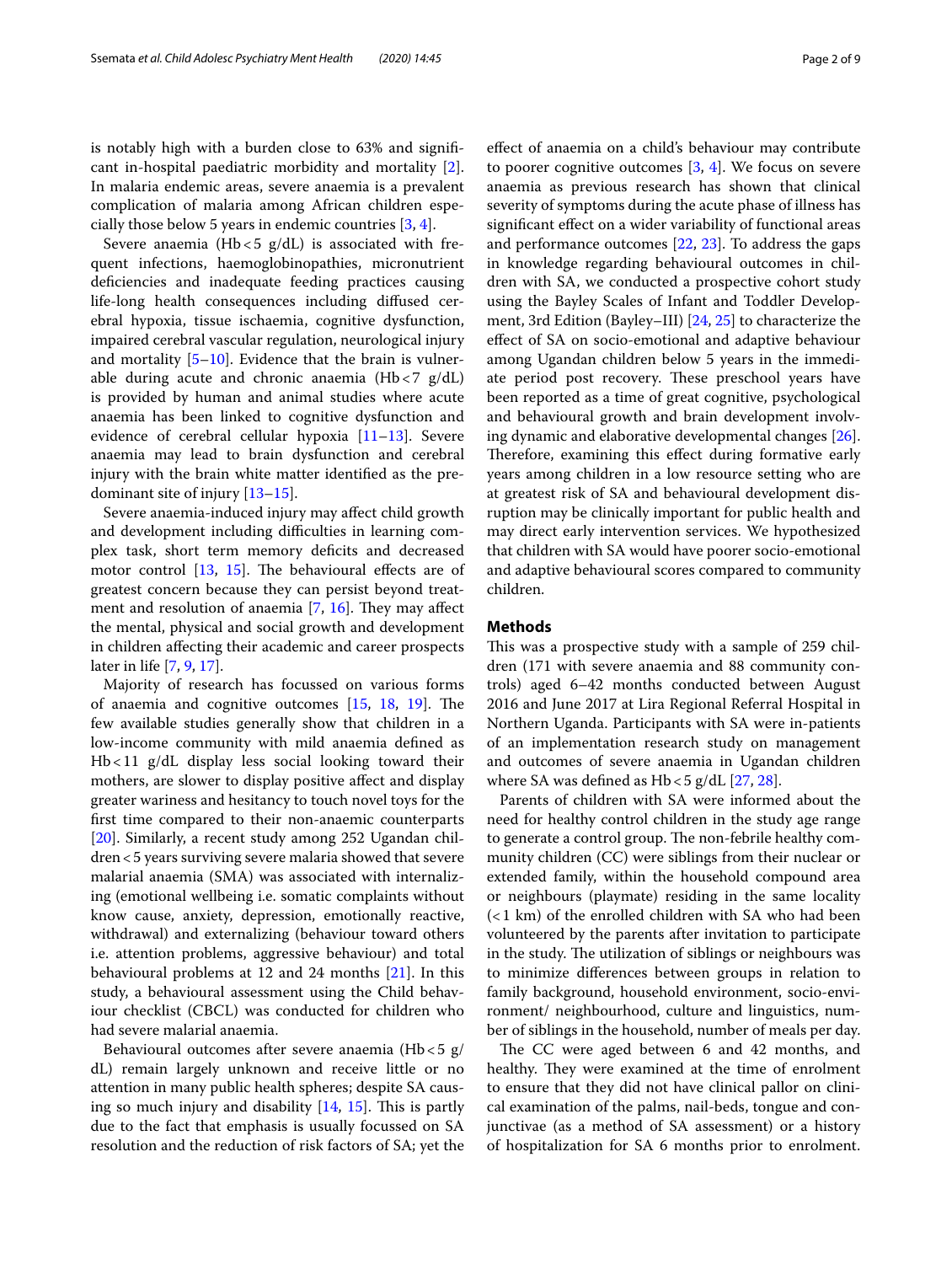Assessment of SA using clinical signs such as pallor is a commonly used method (especially in our settings with poor or absent diagnostic facilities) for diagnosis of severe anaemia in children with sensitivity and specifcity ranging from 53 to 96%  $[23, 29]$  $[23, 29]$  $[23, 29]$  $[23, 29]$ . The children in the SA and CC groups were otherwise identical and sampled at the same time to minimise any biases.

## **Clinical and demographic assessment**

Social economic status (SES) and demographic characteristics were obtained using a questionnaire of material possessions assessing housing quality, cooking resources, water accessibility and the presence of key amenities (radio, shoes for subject, mobile phone, poultry) in which lower SES scores have been associated with worse cognitive functioning in healthy Ugandan paediatric population under 5 years of age [\[30](#page-7-23)]. Nutritional status was obtained by comparing anthropometric indicators (weight-for-age (WAZ), height for age (HAZ) and weight for height (WHZ) using the WHO anthro survey analyser software for children under 5 years of age to generate the standardized z-scores [\[31\]](#page-7-24). We followed internationally recognised cut-ofs to consider children whose HAZ, WAZ, or WHZ fall more than two SDs below the international mean to be stunted, underweight or wasted, respectively [[32](#page-7-25)].

## **Behavioural assessment**

Behavioural assessment was done using the Bayley Scales of Infant and Toddler Development, 3rd edition (Bayley-III). It is one of the most commonly adapted comprehensive psychometric assessment tools used in research, in clinical practice, and to evaluate interventions as it assesses several developmental domains as a measure of early global development among very young children  $[24, 25, 33]$  $[24, 25, 33]$  $[24, 25, 33]$  $[24, 25, 33]$  $[24, 25, 33]$  $[24, 25, 33]$ . The interviews with the caregivers were conducted in a quiet room with minimal distractions at the hospital. For uniformity and language concerns, trained assessors with Bachelor's degrees in Psychology and fuent in Langi (the local dialect of the study setting) administered the test to the child's primary caregiver. The first author (Health psychologist) supervised the administration of interview questionnaire and reviewed the record forms at the end of each week for completeness to ensure data quality. The assessors were periodically given review trainings by a psychology graduate independent of the study and with expertise in Bayley-III. For consistency and to ensure data quality, the team (two interviewers and frst author) met regularly to review, feedback and discuss the data.

Assessments were conducted 14 days post discharge for the caregivers of the children with SA and at enrolment for the CCs or when appropriate for the caregiver to return to the hospital for assessment. We interviewed the primary caregiver of each child using the social–emotional and adaptive behaviour scales of the Bayley–III [[24,](#page-7-17) [25\]](#page-7-18). Bayley-III has not been validated for our setting however has been adapted for appropriate use among Ugandan children in previous studies and used for rural populations similar to our study sample and setting [[34–](#page-7-27)[36\]](#page-7-28).

Majority of the caregivers were mothers, familiar with the child and could provide meaningful, accurate and complete response ratings of their child's personal, adaptive and social skills necessary for daily living. The social-emotional scale assesses emotional and social development as well as sensory processing that infuences a child's emotional responses based on the Greenspan Social-Emotional Growth Chart [[37](#page-7-29)]. The scale provides a general indication of a child's level of social-emotional development and presence or absence of sensory processing difficulties  $[38]$  $[38]$ . The scale assesses the child's functional, social and emotional milestones namely; self-regulation and interest in the world, relationship engagement, emotional engagement in an interactive and purposeful manner, communication with interactive emotional gestures, problem solving through interactive emotional gestures, communicating intentions and feelings using symbols and ideas, using symbols to express intentions, wishes or feelings more than basic needs, creating logical bridges between ideas and emotions [[24,](#page-7-17) [37](#page-7-29), [38\]](#page-7-30).

Adaptive behaviour is a collection of skills (conceptual, social, and practical) for efective functioning that concern the way individuals meet their personal needs while meeting their demands in their environment [[39](#page-7-31), [40\]](#page-7-32). The adaptive behaviour scale is derived from items for children 0–5 years of the Parent/Primary Caregiver Form of the Adaptive Behaviour Assessment Scale–Second Edition-ABAS-II  $[41]$ . The scale assesses ten areas categorized in three broader domains: [\[1](#page-6-0)] conceptual (communication, functional academics, and self-direction); [\[2](#page-6-1)] social (social and leisure); and [[3\]](#page-6-2) practical (selfcare, home or school living, community use, health and safety) [\[39](#page-7-31), [42](#page-7-34)]. A summation of the ten sub-scales composite scores was obtained to generate an overall adaptive behaviour score also known as the General Adaptive Composite (GAC) score.

## **Statistical methods**

Data were entered into Filemaker 11.0v3 (FileMaker Inc. US) database, and exported into IBM SPSS 23 (IBM Corp., Armonk, N.Y., USA) for statistical analysis. For this study, raw scores for each scale were converted into an age and sex-specifc standardized z-score, based on the scores of healthy community children (CC,  $n=88$ ).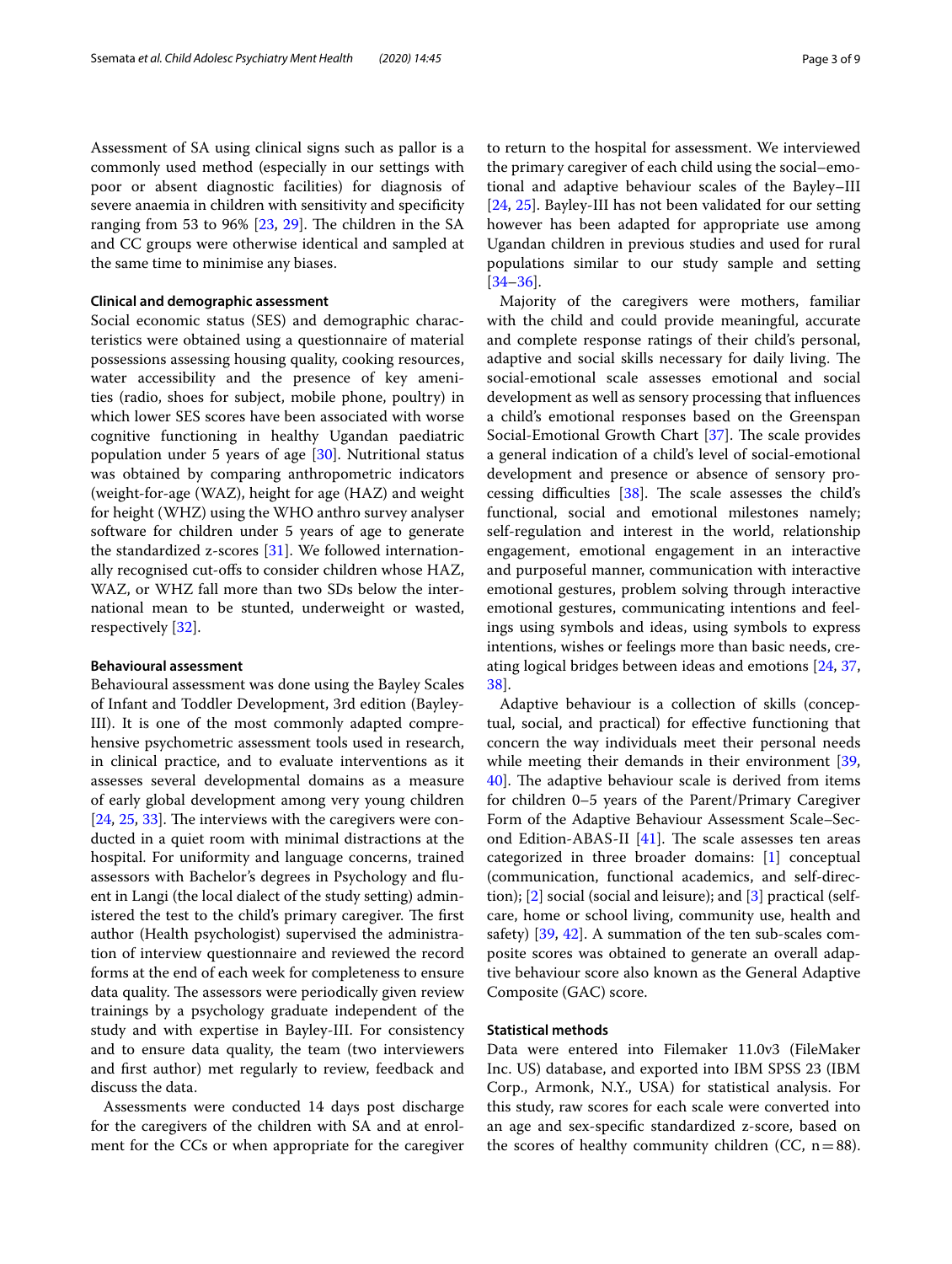The z-scores were computed as (actual score–mean score for a child's sex and age)/SD, where the mean score for a child's sex and age and SD were computed by ftting a linear regression model to data for all CC children [\[18](#page-7-10)]. Z-scores have a mean of 0 and SD 1 in the CC reference population. Multiple linear regression was used to compare z-scores on all the scales between the two groups after adjusting for weight-for-age z-score, social economic status, mother's education, father's education and father's employment. We adjusted for multiple testing for the adaptive subscales using the Hommel's procedure [[43\]](#page-7-35) and *P*<0.05 was statistically significant.

## **Ethics**

Approvals for this study were obtained from Makerere University School of Medicine Research Ethics Committee (REC Ref: 2015–045), Uganda National Council for Science and Technology (Ref: HS 2017) and the Lira Regional Referral Hospital administration. Participation in the study was voluntary and the caregivers of the study participants who took part in the study provided written informed consent.

## **Results**

## **Characterization of the study sample children**

We interviewed caregivers of 259 children (171 with SA and 88 CCs) with overall mean age of 1.94 years (CCs,  $M = 2.07$  years, SD = 0.96; SA,  $M = 1.88$  years, SD = 0.94). The children in this study resided in the same geographical region and their characteristics are described in Table [1](#page-3-0). Children with SA had lower social economic status, mother's education, father's education and father's employment statuses than CC children.

## **Behavioural performance**

Compared with healthy community controls, children with SA displayed signifcantly poorer scores on the socio-emotional [adjusted mean score (SE)], [−0.29,  $(0.05)$  vs. 0.01,  $(0.08)$ ,  $P=0.002$ ] but not the composite adaptive behaviour  $[-0.10, (0.05)$  vs.  $-0.01, (0.07)$ 

## <span id="page-3-0"></span>**Table 1 Demographic characteristics of severe anaemia and control study children**

| Characteristic                               | Severe anaemia (n = 171) | Community children $(n=88)$ | P value  |
|----------------------------------------------|--------------------------|-----------------------------|----------|
| Age in years, mean (SD)                      | 1.88(0.94)               | 2.07(0.96)                  | 0.129    |
| Female sex, n (%)                            | 75 (43.9)                | 47 (53.4)                   | 0.145    |
| Nutritional status indicators <sup>a</sup>   |                          |                             |          |
| Underweight (WAZ <- 2 SD) n (%)              | 10(6.2)                  | 13 (14.9)                   | $0.023*$ |
| Stunting (HAZ $<$ -2 SD) n (%)               | 15(11.9)                 | 10(11.8)                    | 0.975    |
| Wasting (WHZ < - $2$ SD) n (%)               | 11(8.3)                  | 12(14.0)                    | 0.284    |
| Social economic status wealth indices, n (%) |                          |                             | $0.048*$ |
| Poor                                         | 44 (25.7)                | 10(11.4)                    |          |
| Second                                       | 30 (17.5)                | 21 (23.9)                   |          |
| Middle class                                 | 31 (18.1)                | 24 (27.3)                   |          |
| Fourth                                       | 36(21.1)                 | 20(22.7)                    |          |
| Wealthy                                      | 30 (17.5)                | 13 (14.8)                   |          |
| Maternal education level, n (%)              |                          |                             | $0.038*$ |
| Primary or less                              | 151 (88.3)               | 69 (78.4)                   |          |
| Secondary                                    | 15(8.7)                  | 14(16.0)                    |          |
| Tertiary                                     | 5(3.0)                   | 5(5.6)                      |          |
| Paternal education level, n (%)              |                          |                             | $0.036*$ |
| Primary or less                              | 120 (70.2)               | 48 (54.5)                   |          |
| Secondary                                    | 26 (15.2)                | 14(16)                      |          |
| Tertiary                                     | 25 (14.6)                | 26 (29.5)                   |          |
| Maternal employment n (%)                    |                          |                             | 0.153    |
| Yes                                          | 20 (11.7)                | 16(18.2)                    |          |
| <b>No</b>                                    | 151 (88.3)               | 72 (81.8)                   |          |
| Paternal employment n (%)                    |                          |                             | $0.039*$ |
| Yes                                          | 74 (43.3)                | 50 (56.8)                   |          |
| No                                           | 97 (56.7)                | 38 (43.2)                   |          |

<sup>a</sup> The number of children assessed differed from the total number of children WAZ (n=249); HAZ (n=211); WHZ (n=218)

\* *<sup>P</sup>*≤0.05 is statistically signifcant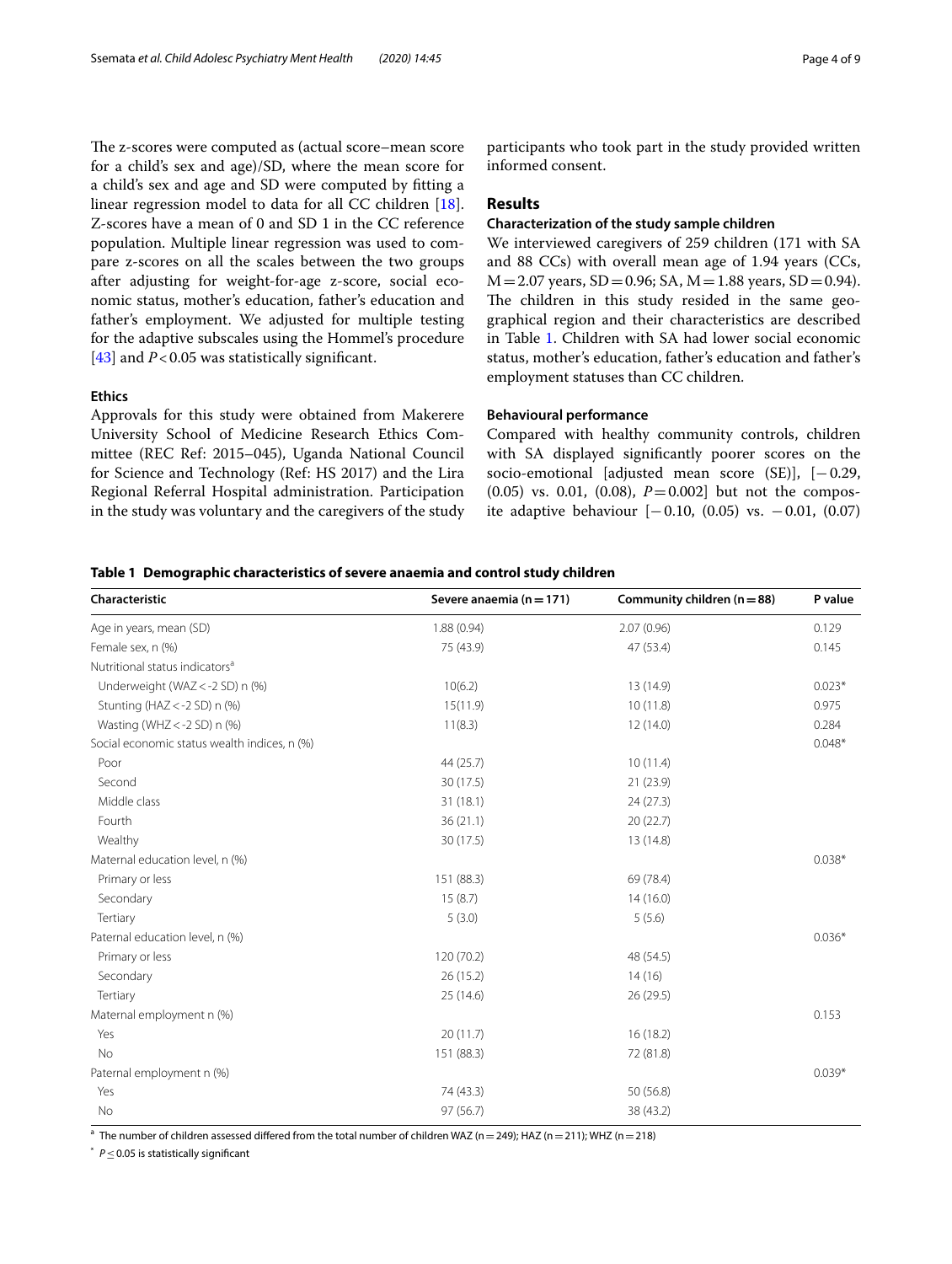$P=0.343$ ] scales (Table [2\)](#page-4-0). We also compared the SA group against the CCs group on the adaptive behaviour subscales. We found that children with SA displayed signifcantly poorer scores on the community use [adjusted mean score (standard error)],  $[-0.63, (0.10)$  vs.  $-0.01$ , (0.13), P<0.001]; and leisure  $[-0.35, (0.07)$  vs.  $-0.02$ ,  $(0.07)$ , P = 0.036] skills subscales. Compared to the CC group, children with SA had lower scores on the communication, functional pre-academics, self-direction, home living and health and safety, self-care, social and motor scales but these were not statistically signifcant (Table [2](#page-4-0)).

## **Discussion**

This study set out to examine the effect of SA on socialemotional and adaptive behaviour using the Bayley-III among Ugandan children aged 6–42 months in the immediate period post recovery in Lira district, Northern Uganda. The study findings showed that SA is associated with poor social-emotional behaviour among Ugandan children<5 years of age. We found no signifcant diferences between the two groups on overall adaptive behaviour. These results reflect the potential effect of severe anaemia that greatly afects African children<5 years in resource-limited setting [[2\]](#page-6-1). One possible explanation for these results is that the altered social-emotional behaviour may be accounted for by the alterations in the frontal-striatal circuits and the mesolimbic/mesocortical dopamine levels as observed among children with iron deficiency anaemia  $[44]$  $[44]$ . Though not assessed in the present study, iron defciency is estimated to be the commonest contributor to the aetiology of severe anaemia and these iron status changes afects certain brain regions  $[45]$  $[45]$ . The dysfunction could be due to direct efect of low haemoglobin on neurodevelopment or the systemic infammation caused by anaemia leading to failure to provide oxygen to the brain tissues in children [\[44](#page-7-36)]. These alterations in social-emotional behaviour are associated with poor overall developmental outcomes and may afect school performance, personal relationships and consequently adaptive behaviour that draws together a person's cognitive and personality characteristics [[39](#page-7-31), [46\]](#page-7-38). Consequently, children with SA will be poor at negotiating complex social-emotional patterns and reaching functional emotional milestones that provide purpose to mental processes [\[24\]](#page-7-17).

It is important to note that altered social-emotional behaviour as observed in the present study has been reported to afect how children react and experience their social and physical environment; thereby fuelling poor developmental outcomes that could signifcantly afect children's growth and development [[47\]](#page-7-39). Children's social-emotional development is reported to enhance children's adaptive behaviour, safety, home living, health, social relationships, self-awareness, emotional regulation, independence, academic outcomes and lifelong learning  $[48, 49]$  $[48, 49]$  $[48, 49]$ . This may be a possible explanation for the signifcantly poor performance on community use and leisure skills among children with SA. Community use and leisure skills have been reported to hamper skills needed to function in the community for example adequately exploring the environment, home living (helping with chores), health and safety (following safety rules and

<span id="page-4-0"></span>**Table 2 Adjusted means for social-emotional and adaptive behavioural z-scores for children with severe anaemia and community control children**

| <b>Scales</b>                       | Severe Anaemia n = 171 M, (SE) | Community Control $n = 88$ M (SE) | <b>Difference</b><br>in means<br>p-value |
|-------------------------------------|--------------------------------|-----------------------------------|------------------------------------------|
| Social emotional                    | $-0.29$ , $(0.05)$             | 0.01, (0.08)                      | $0.002*$                                 |
| Overall Adaptive behaviour          | $-0.10, (0.05)$                | $-0.01$ , $(0.07)$                | 0.343                                    |
| Adaptive communication              | $-0.11, (0.05)$                | 0.00, (0.07)                      | 0.776                                    |
| Adaptive community use <sup>a</sup> | $-0.63, (0.10)$                | $-0.01$ , $(0.13)$                | $< 0.001*$                               |
| Adaptive pre-academics <sup>a</sup> | 0.06, (0.12)                   | $-0.02, (0.16)$                   | 0.976                                    |
| Adaptive home living <sup>a</sup>   | 0.26, (0.12)                   | $-0.03$ , $(0.16)$                | 0.656                                    |
| Adaptive health and safety          | $-0.11, (0.05)$                | $-0.01$ , $(0.07)$                | 0.931                                    |
| Adaptive leisure                    | $-0.35, (0.07)$                | $-0.02, (0.09)$                   | $0.036*$                                 |
| Adaptive self-care                  | $-0.26, (0.06)$                | $-0.03$ , $(0.09)$                | 0.224                                    |
| Adaptive self-direction             | 0.03, (0.08)                   | $-0.03$ , $(0.11)$                | 0.976                                    |
| Adaptive social                     | 0.25, (0.08)                   | $-0.04, (0.11)$                   | 0.273                                    |
| Adaptive motor                      | 0.00, (0.06)                   | 0.00, (0.08)                      | 0.976                                    |
|                                     |                                |                                   |                                          |

<sup>a</sup> Children below one year are not assessed on these skill areas and the total number of children for these scales for each group were–Severe anaemia group n=126; Control group  $n=70$ 

Associations with adaptive subscales have been adjusted for multiple testing using the Hommel's procedure (Hommel [[43\]](#page-7-35)) and \*p<0.05 is statistically significant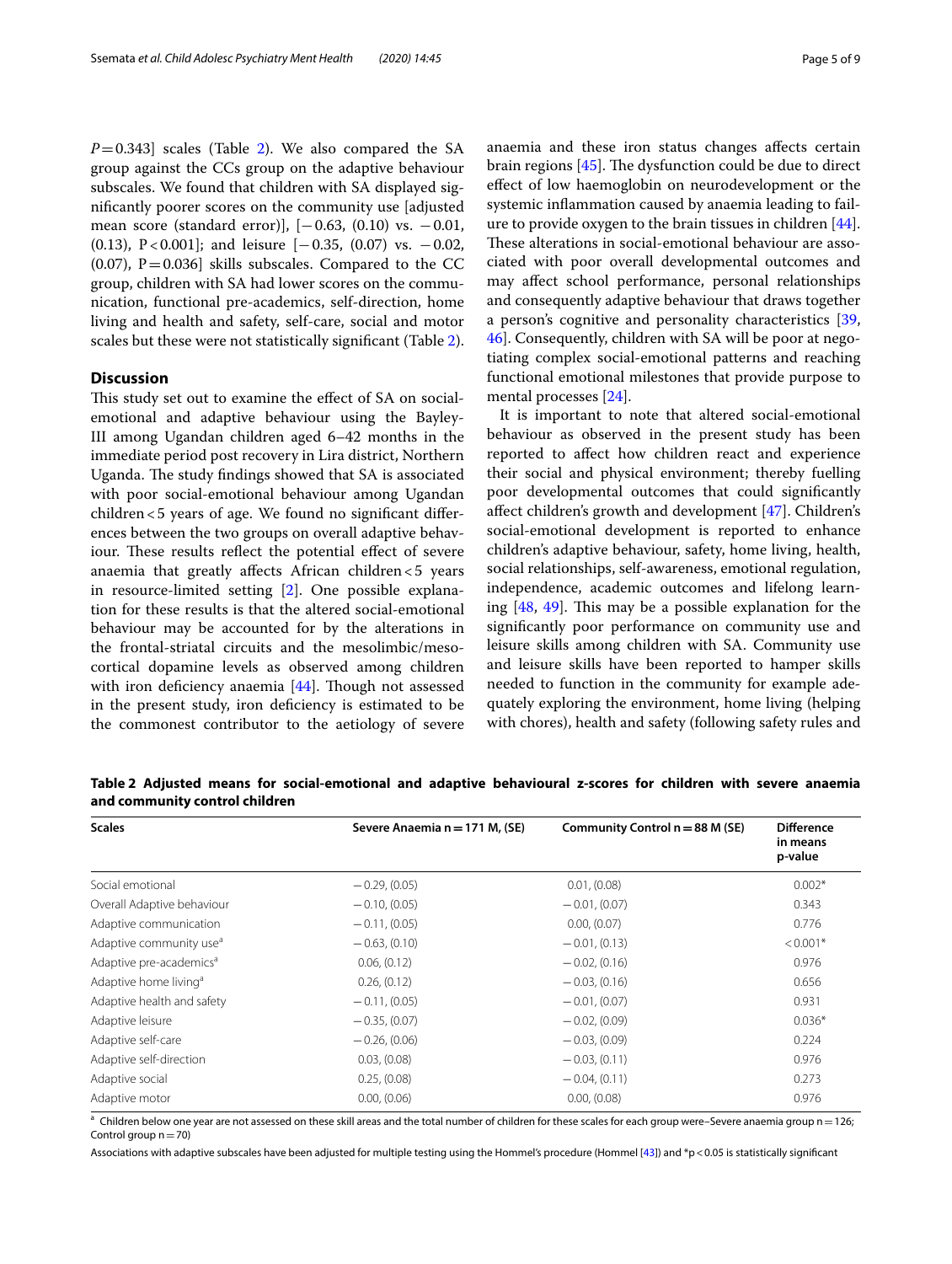avoiding physical danger), and self-care (eating, dressing, toileting, brushing teeth) among infants and preschoolers  $[46]$  $[46]$ . This could indicate that children with SA may not achieve their potential across multiple adaptive behaviour skills particularly in the social (leisure) and practical (community use) domains; which are necessary for young children to become increasingly more independent. Deficits in these domains during the critical child development period, have the potential to afect the pre-schoolers' key functional developmental tasks [[39,](#page-7-31) [50](#page-8-0)]. As a result, children with SA may be unable to encounter daily needs and manage the natural and social demands of the environment critical to child survival.

Furthermore, adaptive behaviours are intricately connected to other developmental domains such as cognition, motor and language skills; and as children grow older and begin to exhibit more sophisticated behaviour  $[39-41, 51]$  $[39-41, 51]$  $[39-41, 51]$ . Therefore, SA has the propensity to compromise brain–behaviour development and lead to slower developmental trajectory. This further creates difficulties in cognitive processing and school achievement which have a great bearing on the child's health, well-being, and quality of life  $[15, 20, 44]$  $[15, 20, 44]$  $[15, 20, 44]$  $[15, 20, 44]$  $[15, 20, 44]$  $[15, 20, 44]$ . The socioemotional and adaptive behaviour problems post SA in children<5 years could potentially create a heightened risk for the impaired neurocognitive outcomes. Therefore, understanding the adaptive skills afected by SA in children may support the tailoring of interventions aimed at improving their functional outcomes. These interventions should focus on assessing and understanding the socio-emotional, sensory processing and adaptive skills present in early childhood  $[39]$  $[39]$  $[39]$ . This is essential as these domains refect the needs and feelings during the early years of life; critical to a child's future and survival [\[39](#page-7-31), [41\]](#page-7-33).

While research on neurodevelopmental impairment among children<5 years surviving SA in LMICs is limited, this study indicates that children with SA have poorer social-emotional behaviour compared to their healthy counterparts. Understanding the social, emotional and behavioural development of children after illness is important as it refects the critical aspects of the child's well-being, awareness of risks to brain function and the physiological adaptation to disease or environmental infuences on brain development during formative early years [[33](#page-7-26)]. We advocate for screening and early identification of neurobehavioral deficits among children with SA post-discharge and linkage to rehabilitations services in resource-constrained settings to avert further developmental challenges.

Therefore, additional research on the neurodevelopmental needs of children with SA and the integration of early childhood development services into paediatric SA treatment programmes in LMICs is recommended. Assessing adaptive behaviour and functional abilities focuses on an essential dimension of human function essential in the diagnosis of impairment and intellectual disability [\[40\]](#page-7-32).

#### **Strength and limitations**

Our study provides important and novel data on the efect of SA on the socio-emotional behaviour among Ugandan children in a resource-constrained setting. Realizing the level and risk of disruption of brain development during formative early years due to SA and identifying the neurodevelopmental concerns early in life may direct early intervention services aimed at averting the impairment trajectories and improve functionality. The study also highlights the need for early and appropriate interventions targeted towards the earliest years across all skill areas such as computerised cognitive rehabilitation therapy (CCRT) [[52\]](#page-8-2) and Mediational Intervention for Sensitizing Caregivers (MISC) [[53](#page-8-3)] to avert socioemotional and behavioural challenges these children may develop. This will reduce the burden of future developmental risk and dysfunction that may be associated with severe anaemia among children in Uganda and other resource-constrained countries in Sub-Saharan Africa that could further burden the health system.

The current study has limitations worth noting. The aetiology of SA was largely symptomatic. We were not able to collect any further clinical data like malaria diagnosis as the study area is a region of high malaria transmission intensity. However, it is worth noting that anaemia among children in LMICs is a result of micronutrient defciencies, acute and chronic infammation, malnutrition and frequent infections [\[10](#page-7-2)] that may also affect socio-emotional behaviour. This study did not assess post transfusion Hb or if SA had cleared prior to assessment as both anaemia and transfusion are independently associated with organ injury and increased morbidity [\[5](#page-7-1)]. Future research should assess post-discharge Hb prior to assessment. Socio-emotional and adaptive behaviour were assessed by caregiver reports of aspects of their child's development basing on their perceptions of their children and may be over- or under-represented. Parental reporting may be less valid in settings where the background level of awareness about early child development is low guided by cultural values and norms with a bias to portray their child in a positive light [\[48\]](#page-7-40).

This was a prospective cohort study assessing the socio-emotional and adaptive behavioural skills performance in a resource-constrained setting at a single time point therefore causality could not be established and fndings may not be representative of the entire population. However we used healthy community children as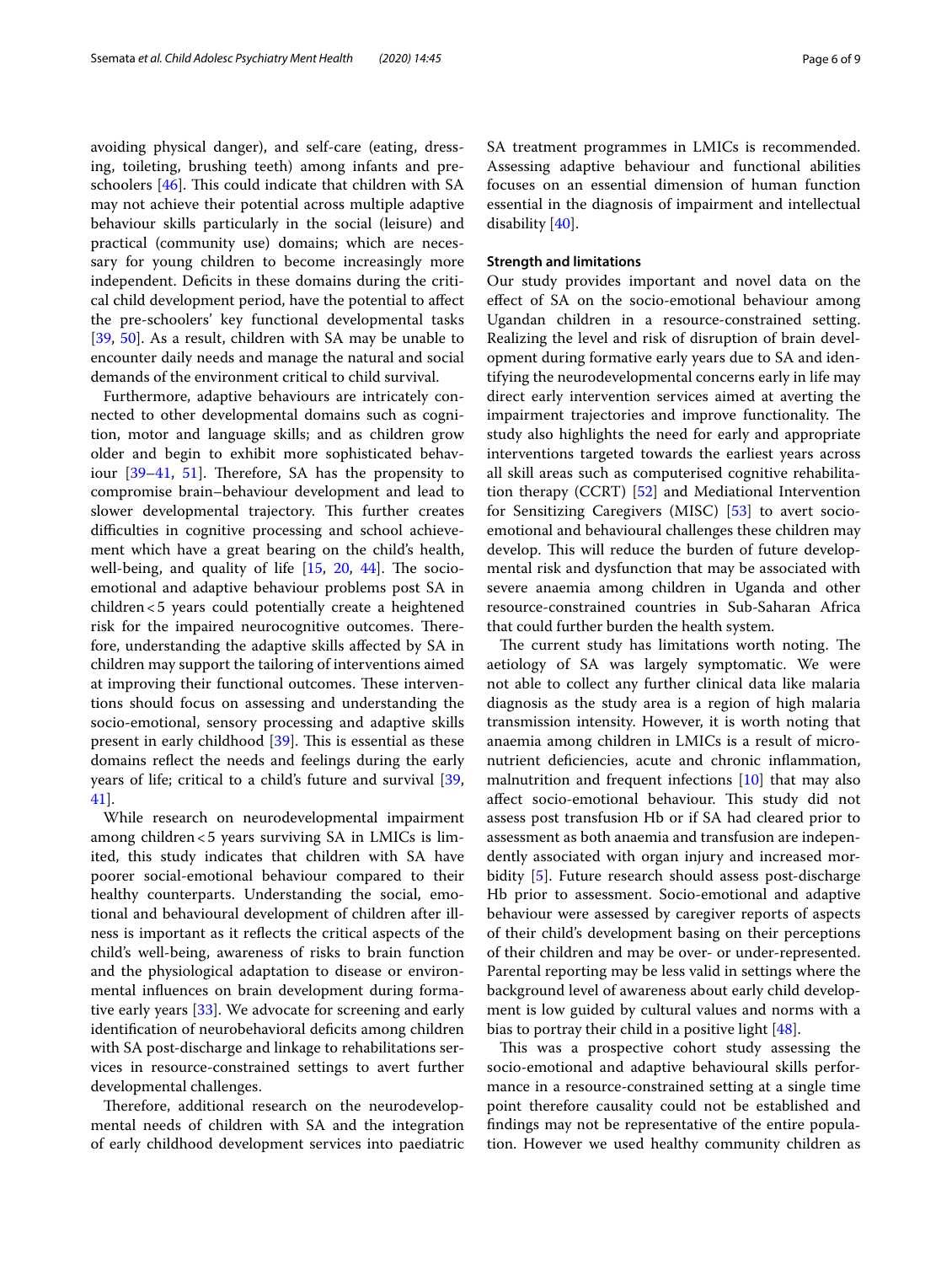a comparator group for normal test results in this age group in this area.

Our study has critical implications for the design and delivery of interventions, among children especially those below 5 years in low resource malaria endemic settings where the burden of SA is high among children under 5 years who are at greater risk of severe anaemia acquisition. Severe anaemia in early childhood is one of the key conditions that afects the brain associated with dysfunction and injury  $[15, 54]$  $[15, 54]$  $[15, 54]$ . Therefore as reflected by our study fndings SA may contribute to signifcant behavioural impairment. As more children are treated and survive SA, these children go on to grow with consequent socio-emotional and adaptive behavioural problems. Given the efects of SA on socio-emotional and adaptive behavioural outcomes, adoption of efective interventions such as CCRT and MISC [[52,](#page-8-2) [53](#page-8-3)] that have been used to enhance neurodevelopment among African children with conditions such as malaria and HIV are very much needed. Similar interventions could be adopted for children with SA to enhance neurobehavioral function.

Our study fndings are clinically important for health care providers, researchers, caregivers and policy makers. Considering the heightened risk of infections such as malaria, HIV and subsequent SA in the formative years of brain development, additional strategies to prevent and treat anaemia before it progresses to severe staging are urgently needed to reduce neurobehavioral defcits that may result from poor disease management among children in environments with high SA incidence [\[23\]](#page-7-16).

## **Conclusion**

The investigations of this study demonstrate that severe anaemia is associated with poorer social-emotional behaviour among children aged 6 to 42 months in Uganda. Deficits reported in these areas could become signifcant risk factors for the later development of social and academic difficulties. The evaluation of socio-emotional and adaptive behaviour among children surviving SA may have important diagnostic, clinical, and therapeutic implications more so as these assessments are not part of standard of care in many LMICs. Additionally, the findings affirm the rationale for prompt treatment and management of anaemia before it progresses to severe staging in order to contain the neurobehavioral defcits in these children. Future research is needed to evaluate the long-term course of these behavioural problems, their risk factors and to develop targeted interventions.

#### **Abbreviations**

Bayley-III: Bayley Scales of infant and toddler development, 3rd edition; CC: Community children; GAC: General adaptive composite; HAZ: Height-for-age z-score; Hb: Haemoglobin; SA: Severe anaemia; SES: Social economic status;

SMA: Severe malarial anaemia; WAZ: Weight-for-age z-score; WHZ: Weight-forheight z-score.

## **Acknowledgements**

We thank the children and caregivers who participated in the study; the research team who supported data collection and the Lira Regional Referral Hospital administration for permission to conduct the study.

#### **Authors' contributions**

ASS, ROO, PB, and NN designed the research (project conception, development of overall research plan, and study oversight). ASS and ROO conducted research (conduct of the assessments and data collection); ASS and JMS cleaned the data and performed statistical analysis. NN, CCJ and PB gave oversight to study conduct, ASS drafted the paper, and had primary responsibility for fnal content. All authors contributed signifcantly to the intellectual design, provided critical revisions to the manuscript and approved the fnal version. All authors read and approved the fnal manuscript.

#### **Funding**

This work was supported by funding from grant number D43TW010132 from National Institutes of Health and a Fogarty International Centre grant number D43 NS078280, awarded to CCJ. The funders played no role in the study design, data collection and analysis, decision to publish, or preparation of the manuscript. The contents of this work are solely the responsibility of the authors and do not necessarily represent the official views of the funders.

#### **Availability of data and materials**

All data generated or analysed during this study supporting the conclusions of this article are included in this manuscript text [and its tables].

#### **Ethics approval and consent to participate**

Approvals for this study were obtained from Makerere University School of Medicine Research Ethics Committee (REC Ref: 2015–045), Uganda National Council for Science and Technology (Ref: HS 2017) and the Lira Regional Referral Hospital administration. Participation in the study was voluntary and the caregivers of the study participants who took part in the study provided written informed consent.

#### **Consent for publication**

Not applicable.

#### **Competing interests** The authors have declared that no competing interests exist.

#### **Author details**

<sup>1</sup> Department of Psychiatry, Makerere University, College of Health Sciences, P.O. Box 7072, Kampala, Uganda. <sup>2</sup> Department of Paediatrics and Child Health, Makerere University, College of Health Sciences, Kampala, Uganda.<sup>3</sup> Department of Epidemiology and Biostatistics, Makerere University, College of Health Sciences, Kampala, Uganda. <sup>4</sup> Ryan White Center for Pediatric Infectious Disease & Global Health, School of Medicine, Indiana University, Indianapolis, IN, USA.

Received: 18 June 2020 Accepted: 21 November 2020

#### **References**

- <span id="page-6-0"></span>1. Kassebaum NJ, Jasrasaria R, Naghavi M, Wulf SK, Johns N, Lozano R, et al. A systematic analysis of global anemia burden from 1990 to 2010. Blood. 2014;123(5):615–24.
- <span id="page-6-1"></span>2. Stevens GA, Finucane MM, De-Regil LM, Paciorek CJ, Flaxman SR, Branca F, et al. Global, regional, and national trends in haemoglobin concentration and prevalence of total and severe anaemia in children and pregnant and non-pregnant women for 1995–2011: a systematic analysis of population-representative data. Lancet Global Health. 2013;1(1):e16–25.
- <span id="page-6-2"></span>3. Biemba G, Dolmans D, Thuma PE, Weiss G, Gordeuk VR. Severe anaemia in Zambian children with Plasmodium falciparum malaria. Tropical Med Int Health. 2000;5(1):9–16.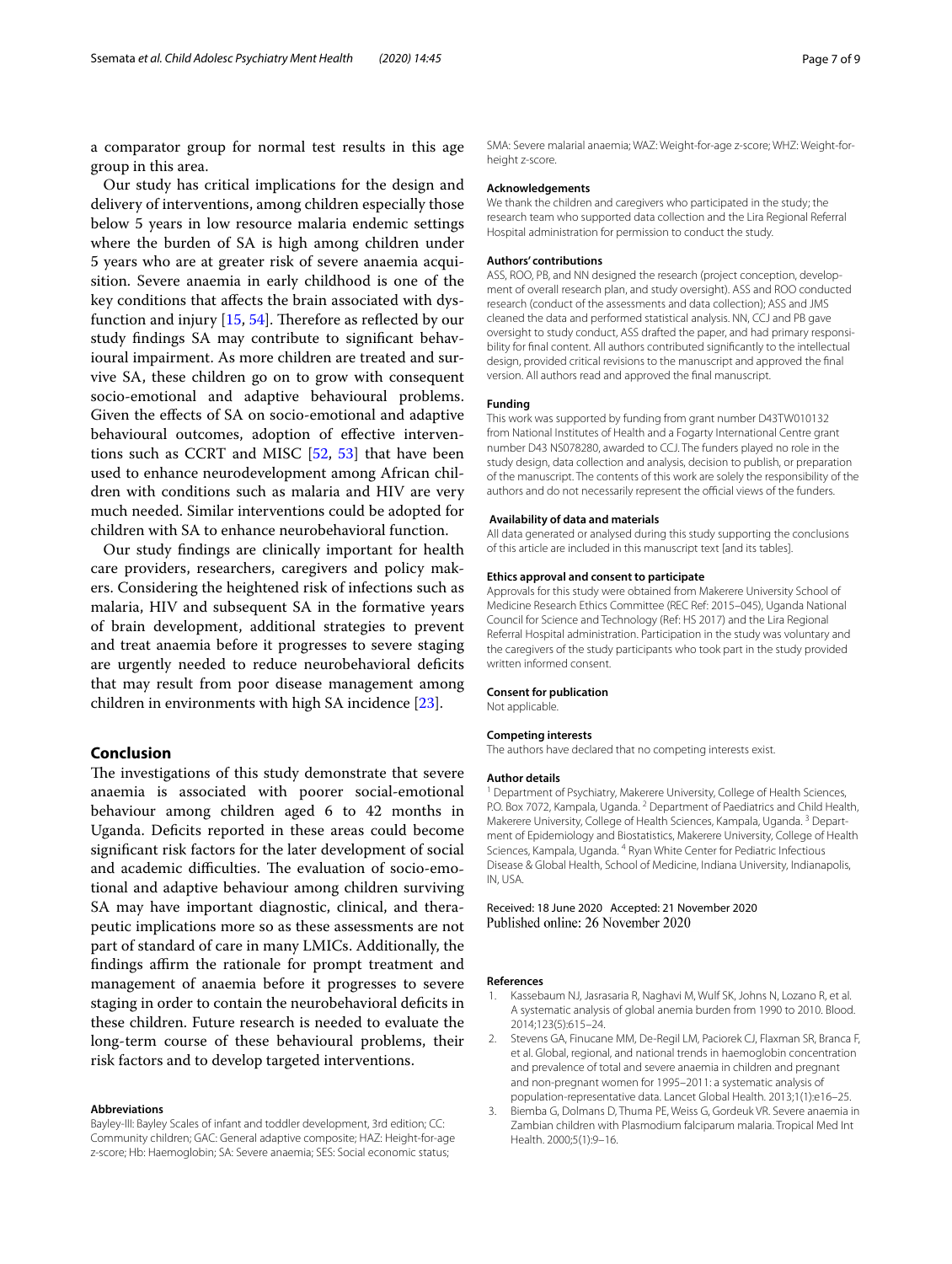- <span id="page-7-0"></span>4. Crawley J. Reducing the burden of anemia in infants and young children in malaria-endemic countries of Africa: from evidence to action. Am J Tropic Med Hygiene. 2004;71(2\_suppl):25–34.
- <span id="page-7-1"></span>5. Shander A, Javidroozi M, Ozawa S, Hare G. What is really dangerous: anaemia or transfusion? Br J Anaesthesia. 2011;107(suppl\_1):i41–59.
- 6. Casals-Pascual C, Idro R, Gicheru N, Gwer S, Kitsao B, Gitau E, et al. High levels of erythropoietin are associated with protection against neurological sequelae in African children with cerebral malaria. Proc Natl Acad Sci. 2008;105(7):2634–9.
- <span id="page-7-6"></span>7. Balarajan Y, Ramakrishnan U, Özaltin E, Shankar AH, Subramanian S. Anaemia in low-income and middle-income countries. The Lancet. 2012;378(9809):2123–35.
- 8. McCann JC, Ames BN. An overview of evidence for a causal relation between iron defciency during development and defcits in cognitive or behavioral function–. Am J Clin Nutrit. 2007;85(4):931–45.
- <span id="page-7-8"></span>9. World Health Organization. The global prevalence of anaemia in 2011. Geneva: World Health Organization; 2015.
- <span id="page-7-2"></span>10. Perkins DJ, Were T, Davenport GC, Kempaiah P, Hittner JB, Ong'echa JM. Severe malarial anemia: innate immunity and pathogenesis. Int J Biol Sci. 2011;7(9):1427.
- <span id="page-7-3"></span>11. Li M, Bertout JA, Ratcliffe SJ, Eckenhoff MF, Simon MC, Floyd TF. Acute anemia elicits cognitive dysfunction and evidence of cerebral cellular hypoxia in older rats with systemic hypertension. Anesthesiol J Am Soc Anesthesiol. 2010;113(4):845–58.
- 12. El Hasnaoui-Saadani R, Pichon A, Marchant D, Olivier P, Launay T, Quidu P, et al. Cerebral adaptations to chronic anemia in a model of erythropoietin-defcient mice exposed to hypoxia. Am J Physiol Regulat Integrat Comparat Physiol. 2009;296(3):R801–11.
- <span id="page-7-4"></span>13. Weiskopf RB, Kramer JH, Viele M, Neumann M, Feiner JR, Watson JJ, et al. Acute severe isovolemic anemia impairs cognitive function and memory in humans. Anesthesiol J Am Soc Anesthesiol. 2000;92(6):1646–52.
- <span id="page-7-14"></span>14. Loureiro B, Martinez-Biarge M, Foti F, Papadaki M, Cowan FM, Wusthoff CJ. MRI patterns of brain injury and neurodevelopmental outcomes in neonates with severe anaemia at birth. Early Human Dev. 2017;105:17–22.
- <span id="page-7-5"></span>15. Hare GM, Tsui AK, McLaren AT, Ragoonanan TE, Yu J, Mazer CD. Anemia and cerebral outcomes: many questions, fewer answers. Anesth Analg. 2008;107(4):1356–70.
- <span id="page-7-7"></span>16. World Health Organization. The global prevalence of anaemia in 2011. 2015.
- <span id="page-7-9"></span>17. Clarke SE, Jukes MC, Njagi JK, Khasakhala L, Cundill B, Otido J, et al. Efect of intermittent preventive treatment of malaria on health and education in schoolchildren: a cluster-randomised, double-blind, placebo-controlled trial. The Lancet. 2008;372(9633):127–38.
- <span id="page-7-10"></span>18. Bangirana P, Opoka RO, Boivin MJ, Idro R, Hodges JS, Romero RA, et al. Severe malarial anemia is associated with long-term neurocognitive impairment. Clin Infect Dis. 2014;59(3):336–44.
- <span id="page-7-11"></span>19. Shaw JG, Friedman JF. Iron defciency anemia: focus on infectious diseases in lesser developed countries. Anemia. 2011;2011:260380.
- <span id="page-7-12"></span>20. Lozoff B, Corapci F, Burden MJ, Kaciroti N, Angulo-Barroso R, Sazawal S, et al. Preschool-aged children with iron defciency anemia show altered afect and behavior. J Nutrit. 2007;137(3):683–9.
- <span id="page-7-13"></span>21. Ssenkusu JM, Hodges JS, Opoka RO, Idro R, Shapiro E, John CC, et al. Long-term behavioral problems in children with severe malaria. Pediatrics. 2016;138(5):e20161965.
- <span id="page-7-15"></span>22. Holding P, Boivin MJ. The assessment of neuropsychological outcomes in pediatric severe malaria. Neuropsychology of children in Africa. New York: Springer; 2013. p. 235–75.
- <span id="page-7-16"></span>23. Phiri KS, Calis JC, Faragher B, Nkhoma E, Ng'oma K, Mangochi B, et al. Long term outcome of severe anaemia in Malawian children. PLoS ONE. 2008;3(8):e2903.
- <span id="page-7-17"></span>24. Bayley N. Bayley scales of infant and toddler development: technical manual San Antonio. TX: Pearson PsychCorp; 2006a.
- <span id="page-7-18"></span>25. Bayley N. Bayley scales of infant and toddler development Third Edition. 3rd ed. San Antonio: Harcourt Assessment, Inc.; 2006b.
- <span id="page-7-19"></span>26. Brown TT, Jernigan TL. Brain development during the preschool years. Neuropsychol Rev. 2012;22(4):313–33.
- <span id="page-7-20"></span>27. Opoka OR, Ssemata SA, Oyang W, Nambuya H, John CC, Tumwine KJ, et al. The management of severe anaemia in children admitted to Ugandan hospitals: high rate of unnecessary blood transfusions due to inadequate utilisation of laboratory services. 2018.
- <span id="page-7-21"></span>28. Opoka RO, Ssemata AS, Oyang W, Nambuya H, John CC, Karamagi C, et al. Adherence to clinical guidelines is associated with reduced inpatient mortality among children with severe anemia in Ugandan hospitals. PLoS ONE. 2019;14(1):e0210982.
- <span id="page-7-22"></span>29. van Hensbroek MB, Jonker F, Bates I. Severe acquired anaemia in Africa: new concepts. Br J Haematol. 2011;154(6):690–5.
- <span id="page-7-23"></span>30. Bangirana P, John CC, Idro R, Opoka RO, Byarugaba J, Jurek AM, et al. Socioeconomic predictors of cognition in Ugandan children: implications for community interventions. PLoS ONE. 2009;4(11):e7898.
- <span id="page-7-24"></span>31. World Health Organization. WHO child growth standards: length/heightfor-age, weight-for-age, weight-for-length, weight-for-height and body mass index-for-age. Methods and development WHO (nonserial publication). Geneva: WHO; 2006. p. 2007.
- <span id="page-7-25"></span>32. De Onis M, Blössner M. The World Health Organization global database on child growth and malnutrition: methodology and applications. Int J Epidemiol. 2003;32(4):518–26.
- <span id="page-7-26"></span>33. Kammerer B, Isquith PK, Lundy S. Approaches to assessment of very young children in Africa in the context of HIV. In: Boivin MJ, Bruno G, editors. Neuropsychology of children in Africa. New York: Springer; 2013. p. 17–36.
- <span id="page-7-27"></span>34. Muhoozi GK, Atukunda P, Diep LM, Mwadime R, Kaaya AN, Skaare AB, et al. Nutrition, hygiene, and stimulation education to improve growth, cognitive, language, and motor development among infants in Uganda: a cluster-randomized trial. Mater Child Nutrit. 2018;14(2):e12527.
- 35. Muhoozi GK, Atukunda P, Mwadime R, Iversen PO, Westerberg AC. Nutritional and developmental status among 6-to 8-month-old children in southwestern Uganda: a cross-sectional study. Food Nutrit Res. 2016;60(1):30270.
- <span id="page-7-28"></span>36. Singla DR, Kumbakumba E, Aboud FE. Efects of a parenting intervention to address maternal psychological wellbeing and child development and growth in rural Uganda: a community-based, cluster-randomised trial. Lancet Global Health. 2015;3(8):e458–69.
- <span id="page-7-29"></span>37. Greenspan SI. Greenspan social-emotional growth chart: a screening questionnaire for infants and young children. San Antonio: Harcourt Assessment; 2004.
- <span id="page-7-30"></span>38. Breinbauer C, Mancil LT, Greenspan SI. The Bayley-III Social-Emotional Scale. In: Weiss LG, Oakland T, Aylward GP, editors. Bayley-III clinical use and interpretation. London: Academic Press, Elsevier Inc.; 2010. p. 147–74.
- <span id="page-7-31"></span>39. Harman LJ, Smith-Bonahue MT. The Bayley-III Adaptive Behavior Scale. In: Weiss GL, Oakland T, Alylward G, editors. Bayley-III Clinical use and interpretation. London: Academic Press, Elsevier Inc.; 2010. p. 177–99.
- <span id="page-7-32"></span>40. Tassé MJ, Schalock RL, Balboni G, Bersani H Jr, Borthwick-Dufy SA, Spreat S, et al. The construct of adaptive behavior: Its conceptualization, measurement, and use in the feld of intellectual disability. Am J Intell Develop Disabilit. 2012;117(4):291–303.
- <span id="page-7-33"></span>41. Harrison PL, Oakland T. Adaptive behavior assessment system- Second Edition (ABAS-II). 2nd ed. San Antonio: Harcourt Assessment; 2003.
- <span id="page-7-34"></span>42. Albers CA, Grieve AJ. Review of bayley scales of infant and toddler development. J Psychoeducat Assess. 2007a;25(2):180–90.
- <span id="page-7-35"></span>43. Hommel G. A stagewise rejective multiple test procedure based on a modifed Bonferroni test. Biometrika. 1988;75(2):383–6.
- <span id="page-7-36"></span>44. Lozoff B, Clark KM, Jing Y, Armony-Sivan R, Angelilli ML, Jacobson SW. Dose-response relationships between iron defciency with or without anemia and infant social-emotional behavior. J Pediatr. 2008;152(5):696- 702. e3.
- <span id="page-7-37"></span>45. Boele van Hensbroek M, Calis JC, Phiri KS, Vet R, Munthali F, Kraaijenhagen R, et al. Pathophysiological mechanisms of severe anaemia in Malawian children. PLoS ONE. 2010;5(9):e12589.
- <span id="page-7-38"></span>46. Kirchner RM, Martens MA, Andridge RR. Adaptive behavior and development of infants and toddlers with Williams syndrome. Front Psychol. 2016;7(1):598.
- <span id="page-7-39"></span>47. Lozoff B, Castillo M, Clark KM, Smith JB, Sturza J. Iron supplementation in infancy contributes to more adaptive behavior at 10 years of age. J Nutrit. 2014;144(6):838–45.
- <span id="page-7-40"></span>48. Ren L, Garcia AS, Esteraich JM, Encinger A, Raikes HH, Acar IH. Parent-child relationships and preschoolers' social-emotional functioning among lowincome families: the moderating role of parental nativity. Infants Young Children. 2019;32(2):123–38.
- <span id="page-7-41"></span>49. Trawick-Smith J. Early childhood development: A multicultural perspective. 6th ed. Upper Saddle River: Pearson Education Inc.; 2013.